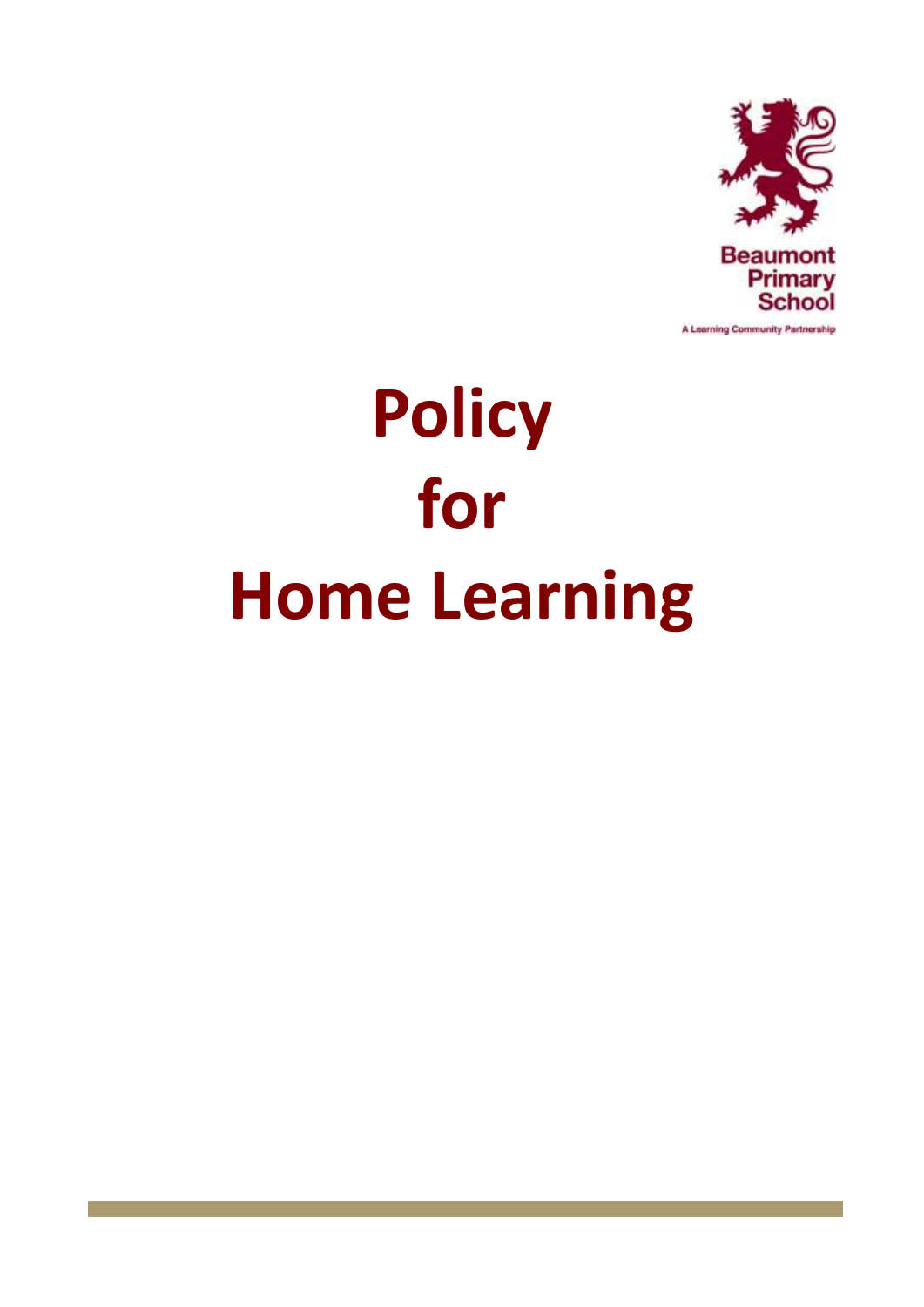#### **Introduction**

Home Learning encompasses a whole variety of activities instigated by teachers and parents to support children's learning. We believe that this should continue throughout the year and as a result, home learning for the holiday periods will be set.

#### **1. Rationale for Home Learning**

One of the aims of our school is for children to develop as independent learners. We believe that Home Learning is one of the main ways in which children can acquire the skill of independent learning.

#### **2. Aims and Objectives**

The aims and objectives of Home Learning are:

- To promote a partnership between home and school in supporting each child's learning
- To enable pupils to make maximum progress in their academic and social development
- To consolidate and reinforce learning done in school and to allow children to practise skills taught in lessons
- To help pupils develop the skills of an independent learner
- To provide educational experiences not possible in school
- To help children develop good work habits for the future
- To encourage and enhance learning
- Home learning is an important part of the curriculum. Teachers will acknowledge work completed and comment on the effort made.

## **3. The Role of Parents**

Parents have a vital role to play in their child's education, and Home Learning is an important part of this process. We ask parents to encourage their child to complete the Home Learning tasks that are set. Home Learning plays a positive role in raising a child's level of attainment. We also acknowledge the important role of play and free time in a child's growth and development. Whilst Home Learning is important, it should not prevent children from taking part in the wide range of out-of-school clubs and organisations. We believe that children can develop their skills, interests and talents to the full when parents encourage them to make maximum use of experiences and opportunities.

Parents can support their child by providing a good working space at home and by discussing the learning that their child is engaged in.

If parents have any problems or questions about Home Learning, they should, in the first instance, contact the child's class teacher.

#### **4. Home Learning**

We increase the amount of Home Learning that we give the children as they move through the school.

In the EYFS, we expect parents to share class library books with children; to practise letter - sound recognition and, at an appropriate stage in their child's literacy development, to listen to their child